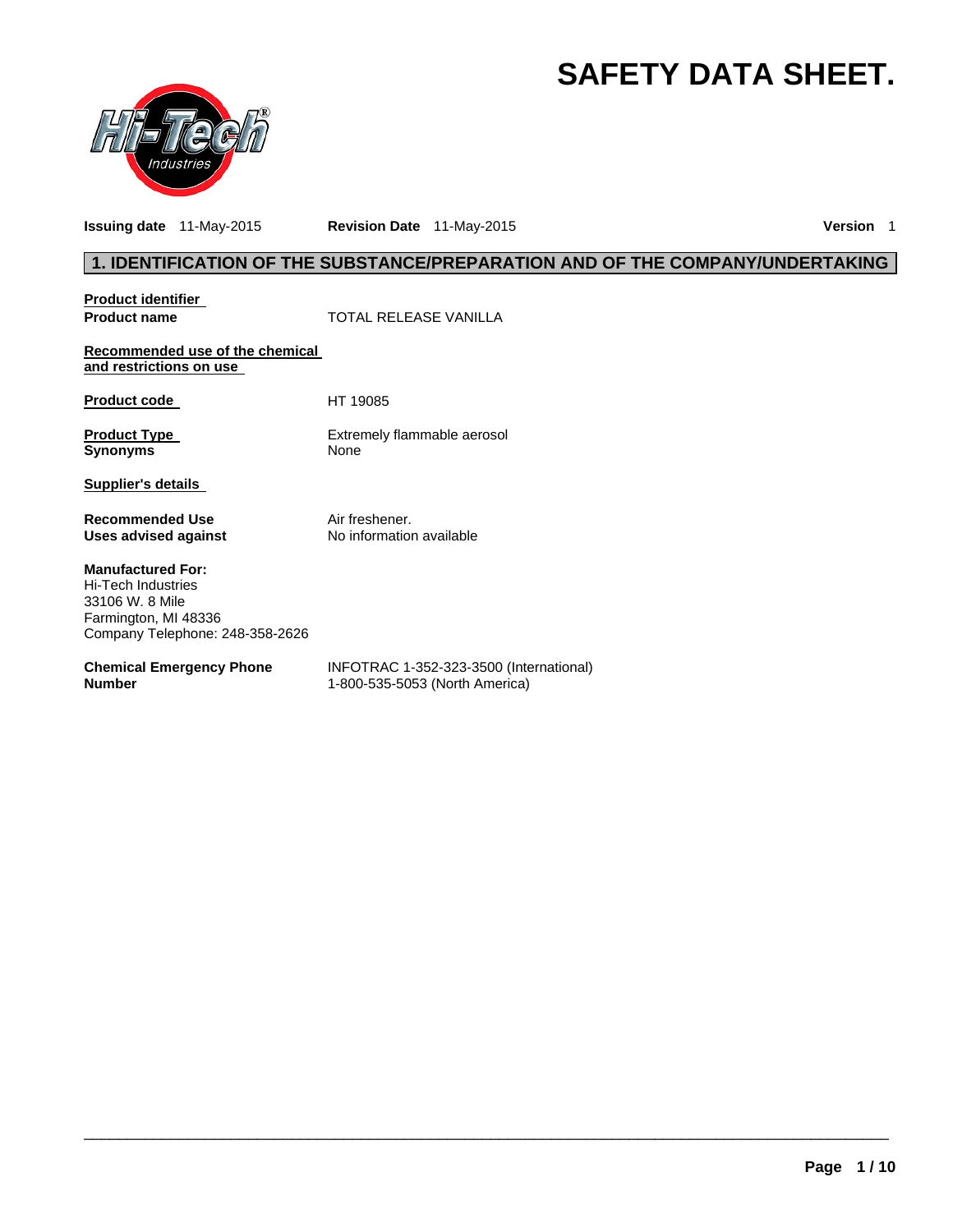### $\Box$ **2. HAZARDS IDENTIFICATION**

#### **Classification**

| Skin corrosion/irritation                        | Category 2     |
|--------------------------------------------------|----------------|
| Serious eye damage/eye irritation                | Category 2A    |
| Specific target organ toxicity (single exposure) | Category 3     |
| Flammable aerosols                               | Category       |
| Gases under pressure                             | Compressed Gas |

#### **GHS Label elements, including precautionary statements**

#### **Emergency Overview**

# **DANGER**

**Hazard Statements**  Causes skin irritation Causes serious eye irritation May cause drowsiness or dizziness Extremely flammable aerosol Contains gas under pressure; may explode if heated



**Appearance** Clear **Physical state** Aerosol **Odor** Fragrance

## **Precautionary Statements - Prevention**

Wash face, hands and any exposed skin thoroughly after handling Wear protective gloves/protective clothing/eye protection/face protection Avoid breathing dust/fume/gas/mist/vapors/spray Use only outdoors or in a well-ventilated area Keep away from heat/sparks/open flames/hot surfaces. — No smoking Do not spray on an open flame or other ignition source Pressurized container: Do not pierce or burn, even after use

#### **Precautionary Statements - Response**

Specific treatment (see first aid on this label) IF IN EYES: Rinse cautiously with water for several minutes. Remove contact lenses, if present and easy to do. Continue rinsing. If eye irritation persists: Get medical advice/attention IF ON SKIN: Wash with plenty of soap and water. Take off contaminated clothing and wash before reuse If skin irritation occurs: Get medical advice/attention IF INHALED: Remove person to fresh air and keep comfortable for breathing. Call a POISON CENTER or doctor/physician if you feel unwell

 $\Box$ 

#### **Precautionary Statements - Storage**

Store in a well-ventilated place. Keep container tightly closed Store locked up Protect from sunlight. Do not expose to temperatures exceeding 50 °C/122 °F

#### **Precautionary Statements - Disposal**

Dispose of contents/container to an approved waste disposal plant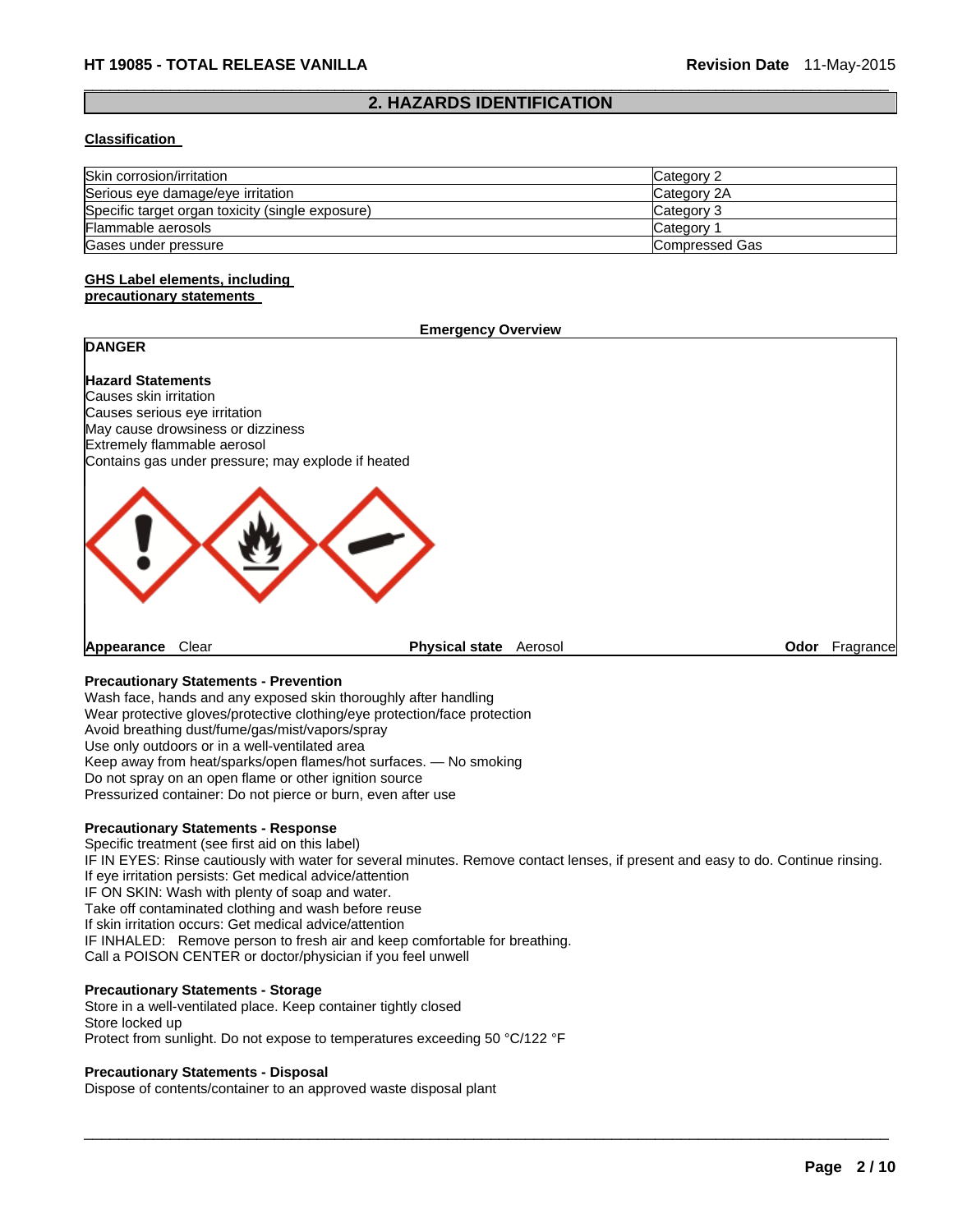#### **Hazards not otherwise classified (HNOC)**

None

#### **Other information**

3.9E-06% of the mixture consists of ingredient(s) of unknown toxicity

# **3. COMPOSITION/INFORMATION ON INGREDIENTS**

 $\Box$ 

| <b>Chemical Name</b>       | <b>CAS-No</b> | Weight %* |
|----------------------------|---------------|-----------|
| <b>ACETONE</b>             | 67-64-1       | 70-80     |
| PROPANE/ISOBUTANE/N-BUTANE | 68476-86-8    | $10 - 20$ |
| PROPYLENE GLYCOL           | $57 - 55 - 6$ | $1 - 10$  |

\*The exact percentage (concentration) of composition has been withheld as a trade secret.

# **4. FIRST AID MEASURES**

#### **First aid measures for different exposure routes**

| Eye contact                                                                          | Rinse immediately with plenty of water, also under the eyelids, for at least 15 minutes. Keep<br>eye wide open while rinsing. If symptoms persist, call a physician.                              |  |  |
|--------------------------------------------------------------------------------------|---------------------------------------------------------------------------------------------------------------------------------------------------------------------------------------------------|--|--|
| <b>Skin contact</b>                                                                  | Wash off immediately with soap and plenty of water while removing all contaminated<br>clothes and shoes. If symptoms persist, call a physician.                                                   |  |  |
| <b>Inhalation</b>                                                                    | Move to fresh air. If breathing is difficult, give oxygen. Artificial respiration and/or oxygen<br>may be necessary. If breathing has stopped, contact emergency medical services<br>immediately. |  |  |
| Ingestion                                                                            | Rinse mouth. Do NOT induce vomiting. Never give anything by mouth to an unconscious<br>person. Drink plenty of water. Call a physician or Poison Control Center immediately.                      |  |  |
| Most important symptoms/effects, acute and delayed                                   |                                                                                                                                                                                                   |  |  |
| <b>Main Symptoms</b>                                                                 | Causes skin irritation. Causes eye irritation. May cause respiratory irritation. May be harmful<br>if swallowed.                                                                                  |  |  |
| Indication of immediate medical attention and special treatment needed, if necessary |                                                                                                                                                                                                   |  |  |
| Notes to physician                                                                   | Treat symptomatically.                                                                                                                                                                            |  |  |

#### **5. FIRE-FIGHTING MEASURES**

#### **Suitable Extinguishing Media**

Water fog.Dry chemical. Carbon dioxide (CO2). Cool containers/tanks with water spray.

**Unsuitable Extinguishing Media** Keep away from heat. Do not smoke. Cool containers / tanks with water spray.

### **Specific hazards arising from the chemical**

Extremely flammable. Keep product and empty container away from heat and sources of ignition. Risk of ignition. In the event of fire and/or explosion do not breathe fumes. In the event of fire, cool tanks with water spray.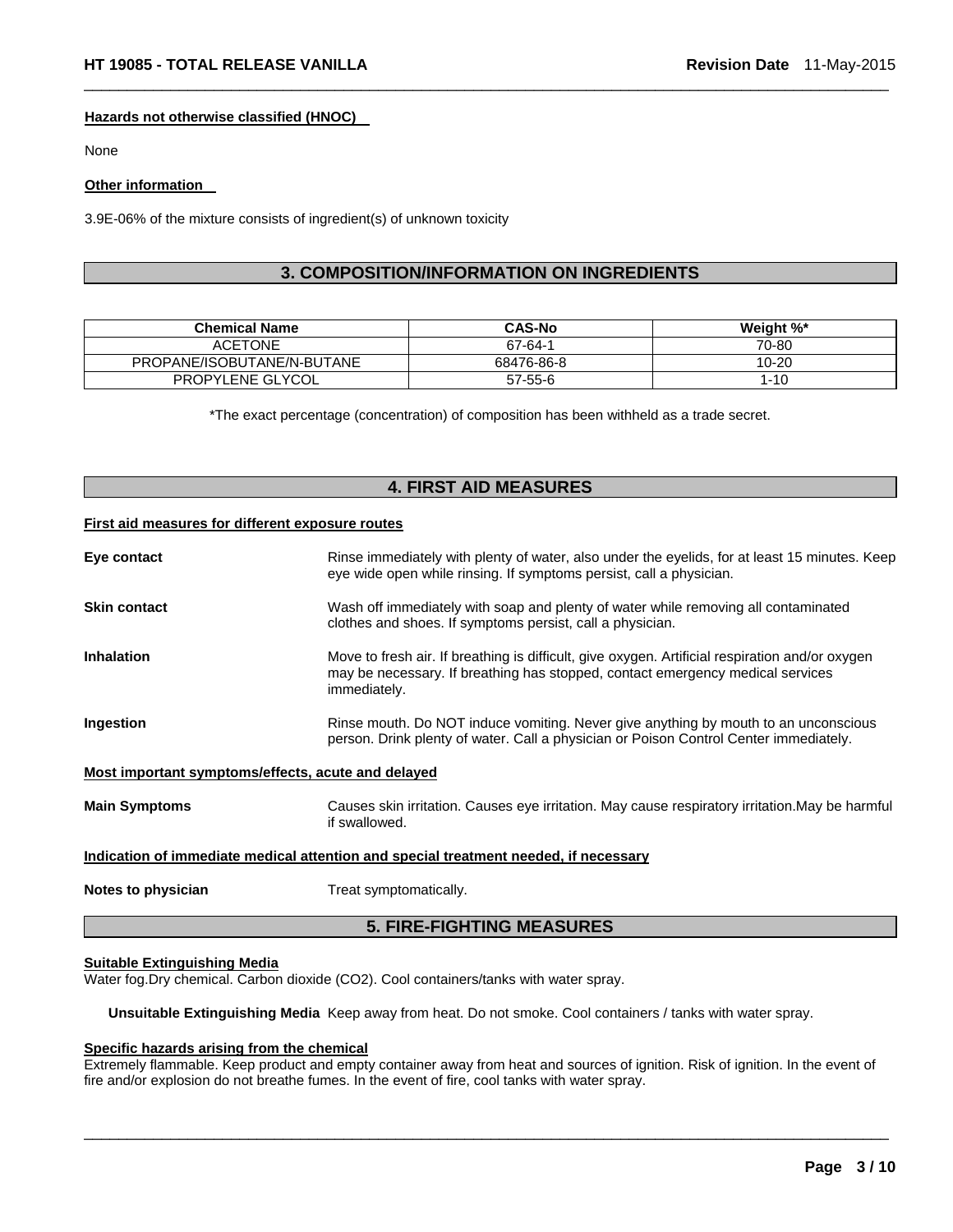# **Explosion Data**

**Sensitivity to Mechanical Impact** none. **Sensitivity to Static Discharge** Yes.

#### **Protective Equipment and Precautions for Firefighters**

As in any fire, wear self-contained breathing apparatus pressure-demand, MSHA/NIOSH (approved or equivalent) and full protective gear.

 $\Box$ 

|                                                              | <b>6. ACCIDENTAL RELEASE MEASURES</b>                                                                                                                                                                                                                                                                                                |
|--------------------------------------------------------------|--------------------------------------------------------------------------------------------------------------------------------------------------------------------------------------------------------------------------------------------------------------------------------------------------------------------------------------|
|                                                              | Personal precautions, protective equipment and emergency procedures                                                                                                                                                                                                                                                                  |
| <b>Personal precautions</b>                                  | Avoid contact with eyes, skin, and clothing. Avoid breathing vapors or mists. . Use with<br>adequate ventilation. Keep container away from heat, flames, and all other sources of<br>ignition. Do not get in eyes, on skin, or on clothing. Do not taste or swallow. Wash<br>thoroughly after handling. Ensure adequate ventilation. |
| <b>Environmental precautions</b>                             |                                                                                                                                                                                                                                                                                                                                      |
| <b>Environmental precautions</b>                             | Beware of vapors accumulating to form explosive concentrations. Vapors can accumulate<br>in low areas. Prevent further leakage or spillage if safe to do so. Do not allow material to<br>contaminate ground water system. Prevent product from entering drains.                                                                      |
| Methods and materials for containment and cleaning up        |                                                                                                                                                                                                                                                                                                                                      |
| <b>Methods for Containment</b>                               | Absorb or cover with dry earth, sand or other non-combustible material and transfer to<br>containers. Prevent further leakage or spillage if safe to do so.                                                                                                                                                                          |
| Methods for cleaning up                                      | Pick up and transfer to properly labeled containers. Soak up with inert absorbent material.<br>Clean contaminated surface thoroughly. After cleaning, flush away traces with water. Take<br>precautionary measures against static discharges.                                                                                        |
|                                                              | 7. HANDLING AND STORAGE                                                                                                                                                                                                                                                                                                              |
| <b>Precautions for safe handling</b>                         |                                                                                                                                                                                                                                                                                                                                      |
| Advice on safe handling                                      | Avoid contact with eyes. Avoid breathing vapors or mists. Contents under pressure. Do not<br>puncture or incinerate cans. Do not stick pin or any other sharp object into opening on top<br>of can.                                                                                                                                  |
| Conditions for safe storage, including any incompatibilities |                                                                                                                                                                                                                                                                                                                                      |
| <b>Technical measures/Storage</b><br>conditions              | Keep container tightly closed in a dry and well-ventilated place. Keep away from open<br>flames, hot surfaces and sources of ignition. Keep in properly labeled containers. Keep out<br>of the reach of children. Store locked up.                                                                                                   |
| Incompatible products                                        | Strong acids, alkalis, or oxidizing agents.                                                                                                                                                                                                                                                                                          |
| <b>Aerosol Level</b>                                         | 3                                                                                                                                                                                                                                                                                                                                    |
|                                                              | 8. EXPOSURE CONTROLS/PERSONAL PROTECTION                                                                                                                                                                                                                                                                                             |
| <b>Control parameters</b>                                    |                                                                                                                                                                                                                                                                                                                                      |
| Exnosure Guidelines                                          |                                                                                                                                                                                                                                                                                                                                      |

| LADUSUI C OUIUCIIIICS |      |                 |            |
|-----------------------|------|-----------------|------------|
| <b>Chemical Name</b>  | CGIH | <b>OSHA PEL</b> | NIOSH IDLH |
|                       |      |                 |            |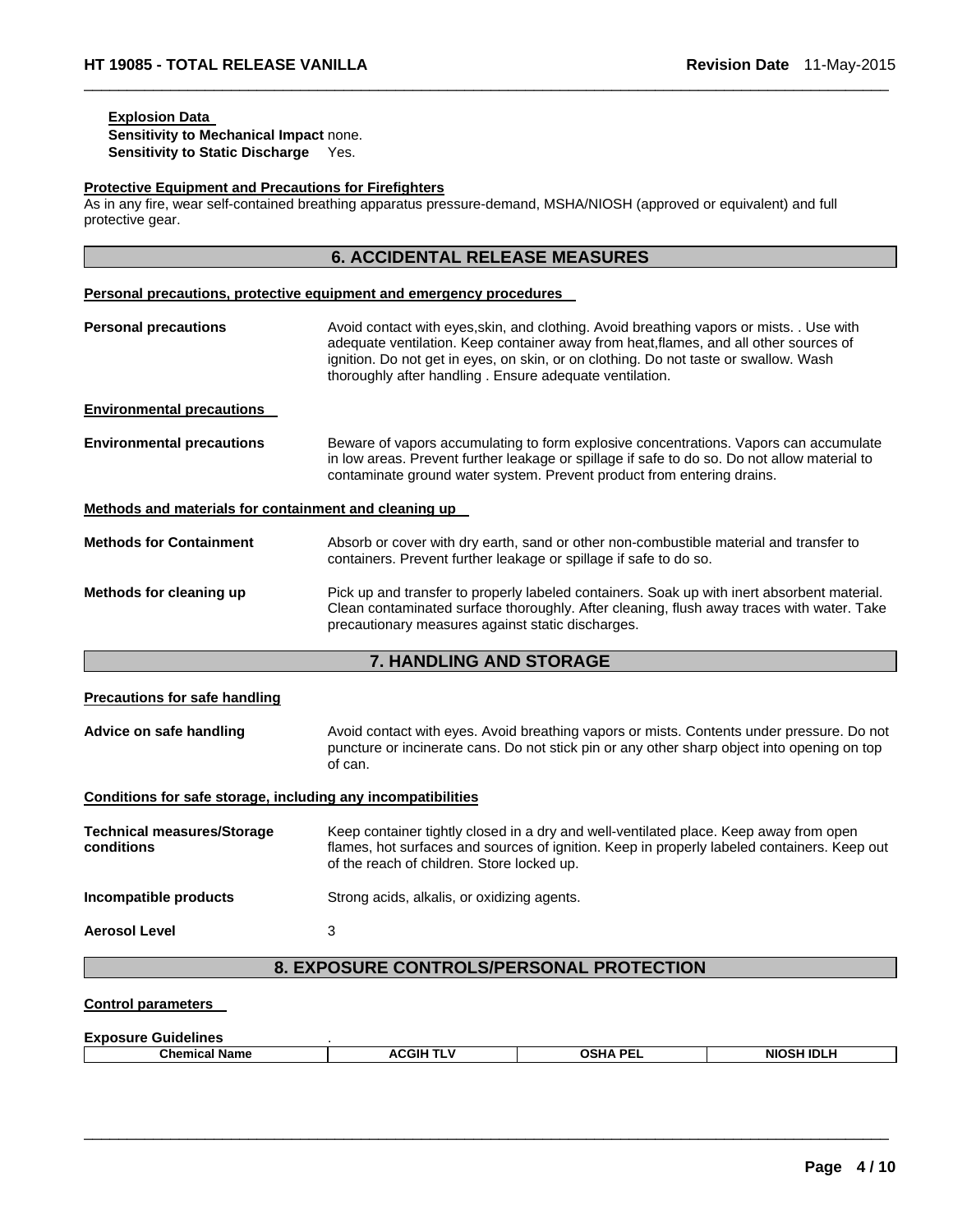# **HT 19085 - TOTAL RELEASE VANILLA Revision Date** 11-May-2015

| <b>ACETONE</b>             | STEL: 750 ppm            | TWA: 1000 ppm                           | IDLH: 2500 ppm              |
|----------------------------|--------------------------|-----------------------------------------|-----------------------------|
| 67-64-1                    | <b>TWA: 500 ppm</b>      | TWA: 2400 mg/m <sup>3</sup>             | TWA: 250 ppm                |
|                            |                          | (vacated) TWA: 750 ppm                  | TWA: 590 mg/m <sup>3</sup>  |
|                            |                          | (vacated) TWA: $1800$ mg/m <sup>3</sup> |                             |
|                            |                          | (vacated) STEL: 2400 mg/m <sup>3</sup>  |                             |
|                            |                          | The acetone STEL does not apply         |                             |
|                            |                          | to the cellulose acetate fiber          |                             |
|                            |                          | industry. It is in effect for all other |                             |
|                            |                          | sectors                                 |                             |
|                            |                          | (vacated) STEL: 1000 ppm                |                             |
| PROPANE/ISOBUTANE/N-BUTANE | 74-98-6: TWA: 1000 ppm   | 74-98-6: TWA: 1000 ppm                  | 74-98-6:IDLH: 2100 ppm      |
| 68476-86-8                 | 106-97-8: STEL: 1000 ppm | TWA: 1800 mg/m <sup>3</sup>             | TWA: 1000 ppm               |
|                            | 75-28-5: STEL: 1000 ppm  | (vacated) TWA: 1000 ppm                 | TWA: $1800 \text{ mg/m}^3$  |
|                            |                          | (vacated) TWA: $1800 \text{ mg/m}^3$    | 106-97-8: TWA: 800 ppm      |
|                            |                          | 106-97-8: (vacated) TWA: 800            | TWA: 1900 mg/m <sup>3</sup> |
|                            |                          | ppm                                     | 75-28-5: TWA: 800 ppm       |
|                            |                          | (vacated) TWA: $1900 \text{ mg/m}^3$    | TWA: 1900 mg/m $3$          |
|                            |                          |                                         |                             |

*ACGIH: (American Conference of Governmental Industrial Hygienists) OSHA: (Occupational Safety & Health Administration) NIOSH IDLH: Immediately Dangerous to Life or Health* 

**Other Exposure Guidelines** Vacated limits revoked by the Court of Appeals decision in AFL-CIO v. OSHA, 965 F.2d 962 (11th Cir., 1992).

#### **Exposure controls**

| <b>Engineering Measures</b> | Showers              |
|-----------------------------|----------------------|
|                             | Eyewash stations     |
|                             | Ventilation systems. |

#### **Individual protection measures, such as personal protective equipment**

| Safety glasses with side-shields.                                                                                                                                                                                                                                                                                                 |
|-----------------------------------------------------------------------------------------------------------------------------------------------------------------------------------------------------------------------------------------------------------------------------------------------------------------------------------|
| Chemical resistant apron. Protective gloves.                                                                                                                                                                                                                                                                                      |
| If exposure limits are exceeded or irritation is experienced, NIOSH/MSHA approved<br>respiratory protection should be worn.  Positive-pressure supplied air respirators may be<br>required for high airborne contaminant concentrations. Respiratory protection must be<br>provided in accordance with current local regulations. |
| Handle in accordance with good industrial hygiene and safety practice.                                                                                                                                                                                                                                                            |
|                                                                                                                                                                                                                                                                                                                                   |

# **9. PHYSICAL AND CHEMICAL PROPERTIES**

 $\Box$ 

#### **Physical and chemical properties**

| <b>Physical state</b><br>Appearance<br>Color | Aerosol<br>Clear<br>clear | Odor<br><b>Odor Threshold</b> | Fragrance<br>No information available |
|----------------------------------------------|---------------------------|-------------------------------|---------------------------------------|
| <b>Property</b>                              | <b>Values</b>             | • Methods<br><b>Remarks</b>   |                                       |
| pH                                           | No information available  |                               |                                       |
| <b>Melting/freezing point</b>                | No information available  |                               |                                       |
| Boiling point/boiling range                  | No information available  |                               |                                       |
| <b>Flash Point</b>                           | $-97$ °C / $-142$ °F      | Based on propellant           |                                       |
| <b>Evaporation rate</b>                      | No information available  |                               |                                       |
| Flammability (solid, gas)                    | No information available  |                               |                                       |
| <b>Flammability Limits in Air</b>            |                           |                               |                                       |
| upper flammability limit                     | No information available  |                               |                                       |
| lower flammability limit                     | No information available  |                               |                                       |
|                                              |                           |                               |                                       |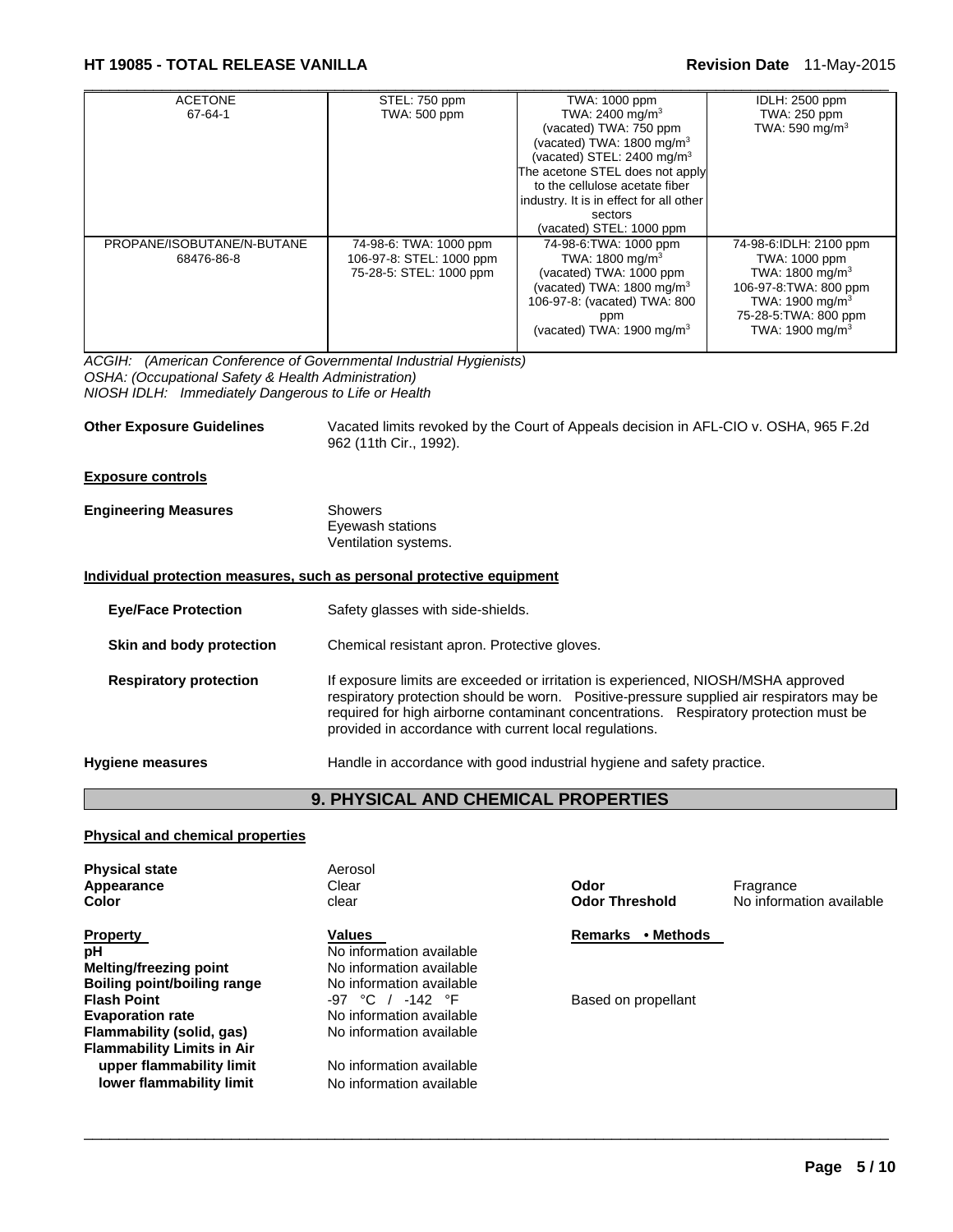# **HT 19085 - TOTAL RELEASE VANILLA Revision Date** 11-May-2015

| Vapor pressure                                                 | No information available |                |
|----------------------------------------------------------------|--------------------------|----------------|
| Vapor density                                                  | No information available |                |
| <b>Specific Gravity</b>                                        | 0.770                    |                |
| Water solubility                                               | Practically insoluble    |                |
| Partition coefficient: n-octanol/waterNo information available |                          |                |
| <b>Autoignition temperature</b>                                | No information available | Not applicable |
| <b>Decomposition temperature</b>                               | No information available |                |
| Viscositv                                                      | No information available |                |
| <b>Explosive properties</b>                                    | No information available |                |

**VOC Content(%)** 22.97

# **10. STABILITY AND REACTIVITY**

# **Reactivity**

No data available

#### **Chemical stability**

Stable under recommended storage conditions.

#### **Possibility of hazardous reactions**

None under normal processing.

### **Conditions to Avoid**

Extremes of temperature and direct sunlight.

#### **Incompatible Materials**

Strong acids, alkalis, or oxidizing agents.

#### **Hazardous Decomposition Products**

None known based on information supplied.

# **11. TOXICOLOGICAL INFORMATION**

#### **Information on likely routes of exposure**

#### **Product Information**

| <b>Inhalation</b>   | Vapors may irritate throat and respiratory system. May cause drownsiness and dizziness<br>based on components. May cause irritation of respiratory tract. Avoid breathing vapors or<br>mists. |
|---------------------|-----------------------------------------------------------------------------------------------------------------------------------------------------------------------------------------------|
| Eye contact         | Irritating to eyes. Avoid contact with eyes.                                                                                                                                                  |
| <b>Skin contact</b> | Irritating to skin. Repeated exposure may cause skin dryness or cracking. Prolonged skin<br>contact may defat the skin and produce dermatitis. Avoid contact with skin.                       |
| Ingestion           | May be harmful if swallowed.                                                                                                                                                                  |

#### **Component Information**

| <b>Chemical Name</b>    | LD50 Oral              | <b>LD50 Dermal</b>        | <b>LC50 Inhalation</b>                  |
|-------------------------|------------------------|---------------------------|-----------------------------------------|
| <b>ACETONE</b>          | $= 5800$ mg/kg         | 20,000 mg/kg (Rabbit)     | (Rat)8 h<br>$= 50100$ mg/m <sup>3</sup> |
| 67-64-1                 |                        |                           |                                         |
| <b>PROPYLENE GLYCOL</b> | (Rat)<br>= 20000 mg/kg | (Rabbit)<br>= 20800 mg/kg |                                         |
| 57-55-6                 |                        |                           |                                         |

 $\Box$ 

#### **Information on toxicological effects**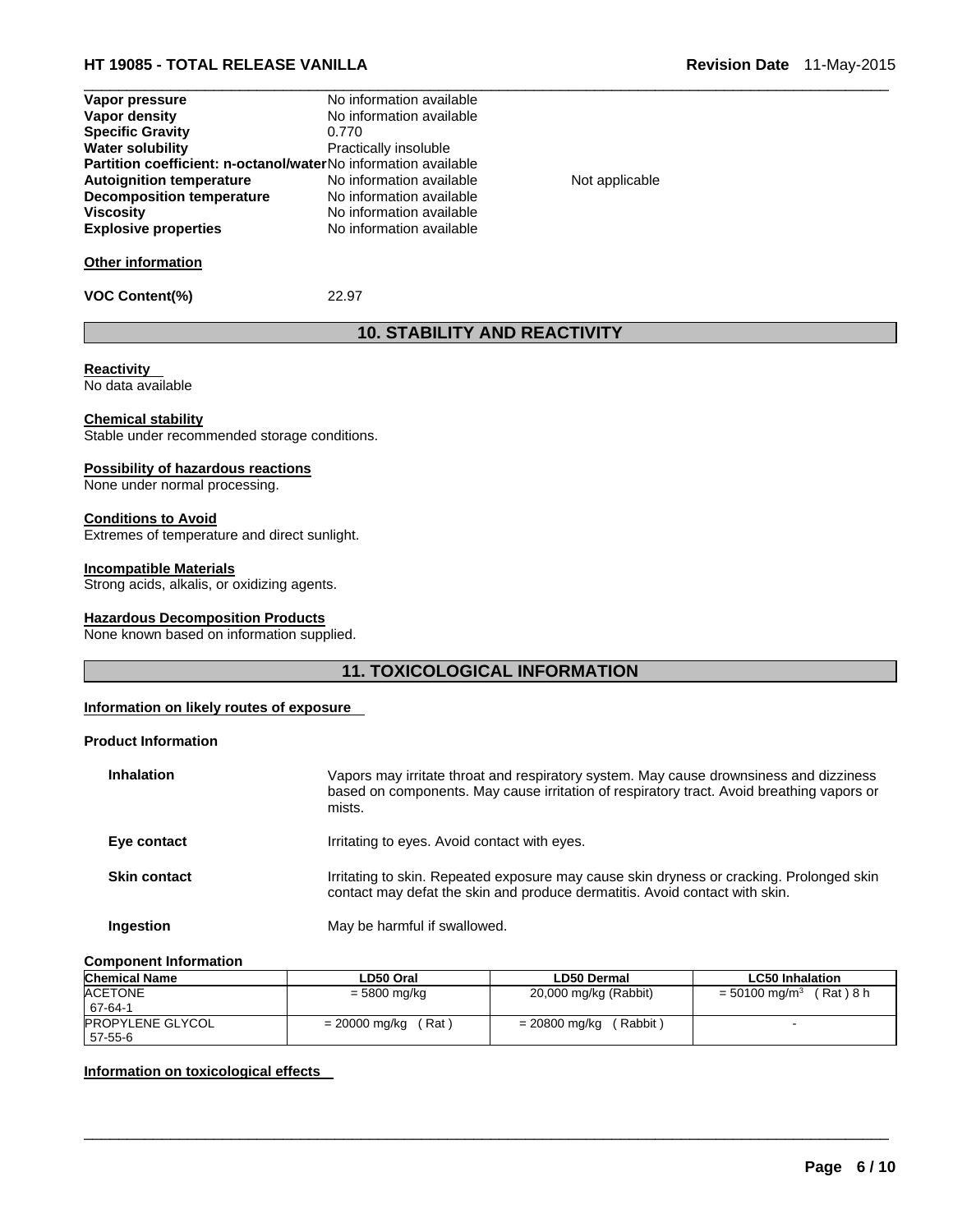# $\Box$

**Symptoms Inhalation may cause nose, throat**, and respiratory tract irritation. Irritation to skin and eyes. May be harmful if swallowed.

#### **Delayed and immediate effects as well as chronic effects from short and long-term exposure**

| <b>Skin corrosion/irritation</b><br>Eye damage/irritation<br><b>Irritation</b><br><b>Sensitization</b><br><b>Germ Cell Mutagenicity</b> | Irritating to skin.<br>Irritating to eyes.<br>Irritating to eyes, respiratory system and skin.<br>None known.<br>None known. |
|-----------------------------------------------------------------------------------------------------------------------------------------|------------------------------------------------------------------------------------------------------------------------------|
| Carcinogenicity                                                                                                                         | There are no known carcinogenic chemicals in this product.                                                                   |
| <b>Reproductive toxicity</b>                                                                                                            | This product does not contain any known or suspected reproductive hazards.                                                   |
| Specific target organ systemic<br>toxicity (single exposure)                                                                            | May cause respiratory irritation. May cause drowsiness and dizziness.                                                        |
| Specific target organ systemic                                                                                                          | None under normal use conditions.                                                                                            |
| toxicity (repeated exposure)                                                                                                            |                                                                                                                              |
| <b>Target Organ Effects</b>                                                                                                             | Central nervous system, Eyes, Respiratory system, Skin.                                                                      |
| <b>Neurological effects</b>                                                                                                             | Intentional misuse by deliberately concentrating and inhaling contents may be harmful or<br>fatal.                           |
| <b>Aspiration hazard</b>                                                                                                                | Not applicable.                                                                                                              |

### **Numerical measures of toxicity - Product Information**

Unknown Acute Toxicity 3.9E-06% of the mixture consists of ingredient(s) of unknown toxicity **The following values are calculated based on chapter 3.1 of the GHS document** . **ATEmix (oral)** 61667 mg/kg

# **12. ECOLOGICAL INFORMATION**

#### **Ecotoxicity**

| <b>Chemical Name</b><br><b>Toxicity to algae</b> |                     | <b>Toxicity to fish</b> | Toxicity to    | Toxicity to daphnia and     |
|--------------------------------------------------|---------------------|-------------------------|----------------|-----------------------------|
|                                                  |                     |                         | microorganisms | other aquatic invertebrates |
| <b>ACETONE</b>                                   |                     | 4.74 - 6.33 mL/L LC50   |                | 10294 - 17704 mg/L EC50     |
| 67-64-1                                          |                     | Oncorhynchus mykiss 96h |                | Daphnia magna 48h Static    |
|                                                  |                     | 6210 - 8120 mg/L LC50   |                | 12600 - 12700 mg/L EC50     |
|                                                  |                     | Pimephales promelas 96h |                | Daphnia magna 48h           |
|                                                  |                     | static 8300 mg/L LC50   |                |                             |
|                                                  |                     | Lepomis macrochirus 96h |                |                             |
| PROPANE/ISOBUTANE/N-                             |                     |                         |                |                             |
| <b>BUTANE</b>                                    |                     |                         |                |                             |
| 68476-86-8                                       |                     |                         |                |                             |
| PROPYLENE GLYCOL                                 | 19000 mg/L EC50     | 41 - 47 mL/L LC50       |                | 1000 mg/L EC50 Daphnia      |
| 57-55-6                                          | Pseudokirchneriella | Oncorhynchus mykiss 96h |                | magna 48h Static            |
|                                                  | subcapitata 96h     | static 51400 mg/L LC50  |                |                             |
|                                                  |                     | Pimephales promelas 96h |                |                             |
|                                                  |                     | static 51600 mg/L LC50  |                |                             |
|                                                  |                     | Oncorhynchus mykiss 96h |                |                             |
|                                                  |                     | static 710 mg/L LC50    |                |                             |
|                                                  |                     | Pimephales promelas 96h |                |                             |

## **Persistence and degradability**

No information available.

#### **Bioaccumulation**

No information available.

| <b>Chemical Name</b>       | log Pow |
|----------------------------|---------|
| <b>ACETONE</b>             | $-0.24$ |
| 67-64-1                    |         |
| PROPANE/ISOBUTANE/N-BUTANE | 2.8     |
| 68476-86-8                 |         |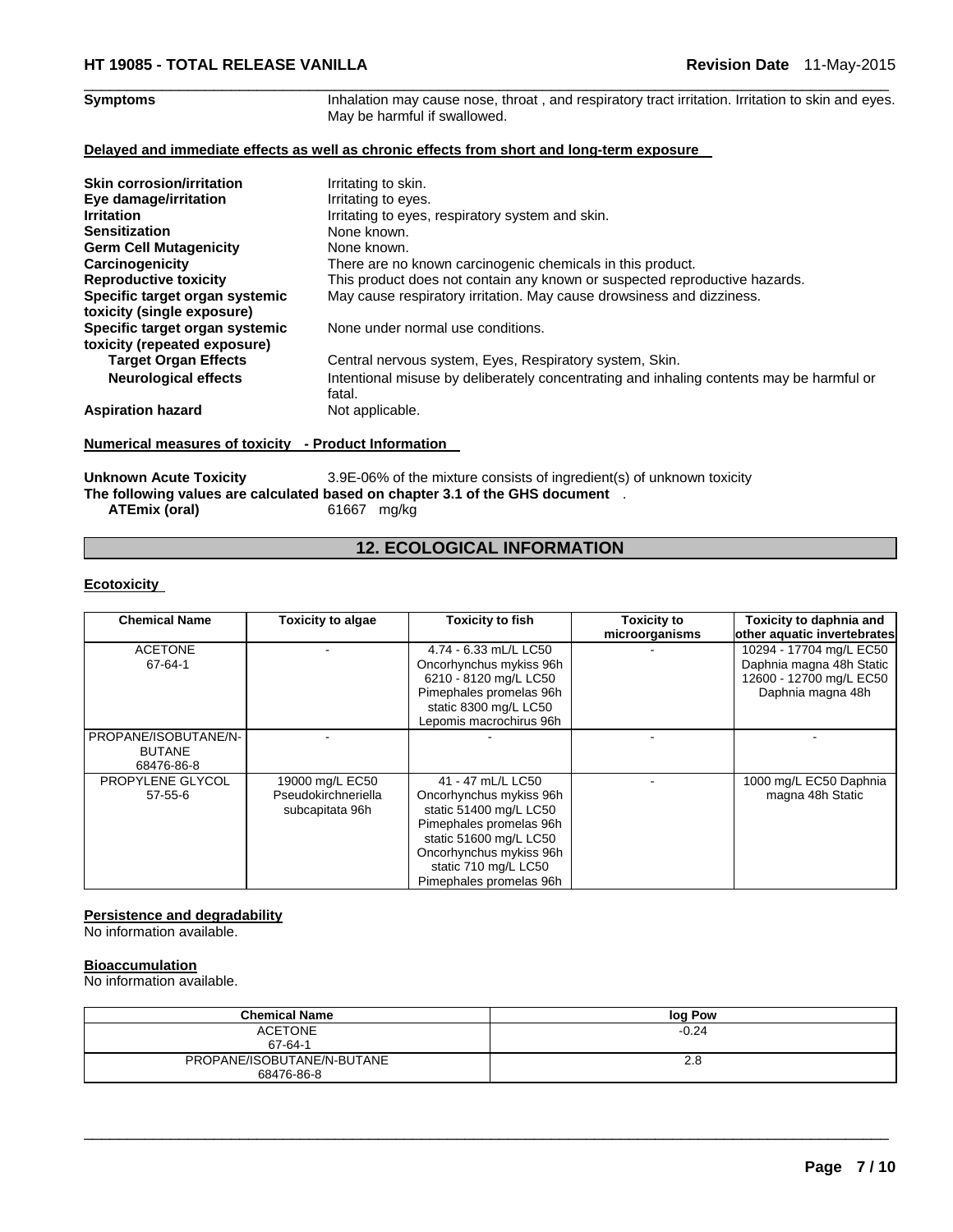**Other adverse effects** No information available

# **13. DISPOSAL CONSIDERATIONS**

 $\Box$ 

| <b>Waste treatment</b>        |                                                                                                    |
|-------------------------------|----------------------------------------------------------------------------------------------------|
| <b>Waste Disposal Methods</b> | This material, as supplied, is a hazardous waste according to federal regulations (40 CFR<br>261). |
| Contaminated packaging        | Do not re-use empty containers.                                                                    |

# **14. TRANSPORT INFORMATION**

| <b>DOT Ground</b> | CONSUMER COMMODITY ORM-D<br>or<br>LIMITED QUANTITY |
|-------------------|----------------------------------------------------|
| IATA              | UN1950, AEROSOLS, FLAMMABLE, 2.1, LTD. QTY.        |
| <b>IMDG</b>       | UN1950, AEROSOLS, FLAMMABLE, 2.1, LTD. QTY.        |

# **15. REGULATORY INFORMATION**

## **International Inventories**

| <b>Chemical Name</b>                  | <b>TSCA</b> | <b>DSL/NDSL EINECS/ELI</b><br><b>NCS</b> | <b>ENCS</b> | <b>IECSC</b> | <b>KECL</b> | <b>PICCS</b> | <b>AICS</b> |
|---------------------------------------|-------------|------------------------------------------|-------------|--------------|-------------|--------------|-------------|
| <b>ACETONE</b>                        |             |                                          |             |              |             |              |             |
| <b>PROPANE/ISOBUTAN</b><br>E/N-BUTANE |             |                                          | Not listed  |              |             |              |             |
| <b>PROPYLENE</b><br><b>GLYCOL</b>     |             |                                          |             |              |             |              |             |

**Legend: TSCA** - United States Toxic Substances Control Act Section 8(b) Inventory **DSL/NDSL** - Canadian Domestic Substances List/Non-Domestic Substances List **EINECS/ELINCS** - European Inventory of Existing Commercial Chemical Substances/EU List of Notified Chemical Substances

**ENCS** - Japan Existing and New Chemical Substances

**CHINA** - China Inventory of Existing Chemical Substances

**KECL** - Korean Existing and Evaluated Chemical Substances

**PICCS** - Philippines Inventory of Chemicals and Chemical Substances

**AICS** - Australian Inventory of Chemical Substances

#### **U.S. Federal Regulations**

#### **SARA 313**

Section 313 of Title III of the Superfund Amendments and Reauthorization Act of 1986 (SARA). This product does not contain any chemicals which are subject to the reporting requirements of the Act and Title 40 of the Code of Federal Regulations, Part 372.

 $\Box$ 

# **SARA 311/312 Hazard Categories**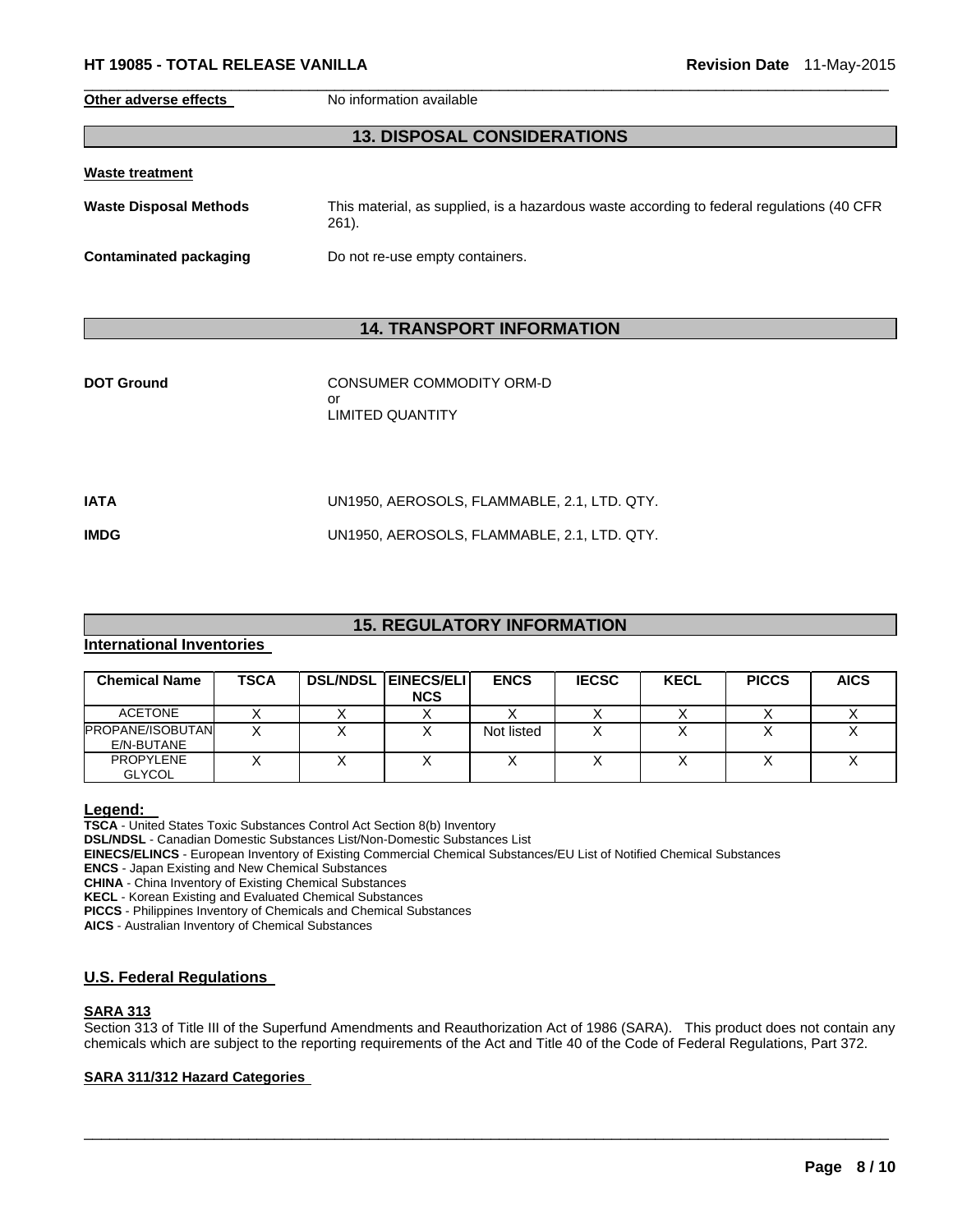| <b>Acute Health Hazard</b>               | Yes |  |
|------------------------------------------|-----|--|
| <b>Chronic Health Hazard</b>             | Yes |  |
| <b>Fire Hazard</b>                       | Yes |  |
| <b>Sudden Release of Pressure Hazard</b> | Yes |  |
| <b>Reactive Hazard</b>                   | no  |  |

# **Clean Water Act**

This product does not contain any substances regulated as pollutants pursuant to the Clean Water Act (40 CFR 122.21 and 40 CFR 122.42).

#### **CERCLA**

This material, as supplied, contains one or more substances regulated as a hazardous substance under the Comprehensive Environmental Response Compensation and Liability Act (CERCLA) (40 CFR 302):

| <b>Chemical Name</b> | <b>Hazardous Substances RQs</b> | <b>Extremely Hazardous Substances</b><br><b>RQs</b> | RQ                  |
|----------------------|---------------------------------|-----------------------------------------------------|---------------------|
| ACETONE              | 5000 lb                         |                                                     | RQ 5000 lb final RQ |
| 67-64-1              |                                 |                                                     | RQ 2270 kg final RQ |
| .<br>.               |                                 |                                                     |                     |

#### **U.S. State Regulations**

#### **California Proposition 65**

This product does not contain any known Proposition 65 chemicals.

#### **U.S. State Right-to-Know Regulations**

| <b>Chemical Name</b>        | <b>New Jersey</b> | <b>Massachusetts</b> | Pennsylvania |
|-----------------------------|-------------------|----------------------|--------------|
| <b>ACETONE</b><br>67-64-1   |                   |                      |              |
| PROPYLENE GLYCOL<br>57-55-6 |                   |                      |              |

**EPA Pesticide Registration Number** Not applicable

#### **Canada**

**This product has been classified in accordance with the hazard criteria of the Controlled Products Regulations (CPR) and the MSDS contains all the information required by the CPR.** 

| <b>16. OTHER INFORMATION</b>                                                              |                        |                                                         |                       |  |                           |  |                                         |
|-------------------------------------------------------------------------------------------|------------------------|---------------------------------------------------------|-----------------------|--|---------------------------|--|-----------------------------------------|
| <b>NFPA</b>                                                                               | <b>Health Hazard</b> 2 |                                                         | <b>Flammability</b> 4 |  | <b>Instability</b><br>- 0 |  | <b>Physical and chemical</b><br>hazards |
| <b>HMIS</b>                                                                               | <b>Health Hazard</b> 2 |                                                         | <b>Flammability</b> 4 |  | <b>Physical Hazard</b>    |  | Personal protection B                   |
| <b>Prepared By</b><br><b>Issuing date</b><br><b>Revision Date</b><br><b>Revision Note</b> |                        | <b>Regulatory Affairs</b><br>11-May-2015<br>11-May-2015 |                       |  |                           |  |                                         |
| No information available<br><b>Disclaimer</b>                                             |                        |                                                         |                       |  |                           |  |                                         |

**The information provided on this SDS is correct to the best of our knowledge, information and belief at the date of its publication. The information given is designed only as a guide for safe handling, use, processing, storage, transportation, disposal and release and is not to be considered as a warranty or quality specification. The information relates only to the specific material designated and may not be valid for such material used in combination with any other material or in any process, unless specified in the text.**